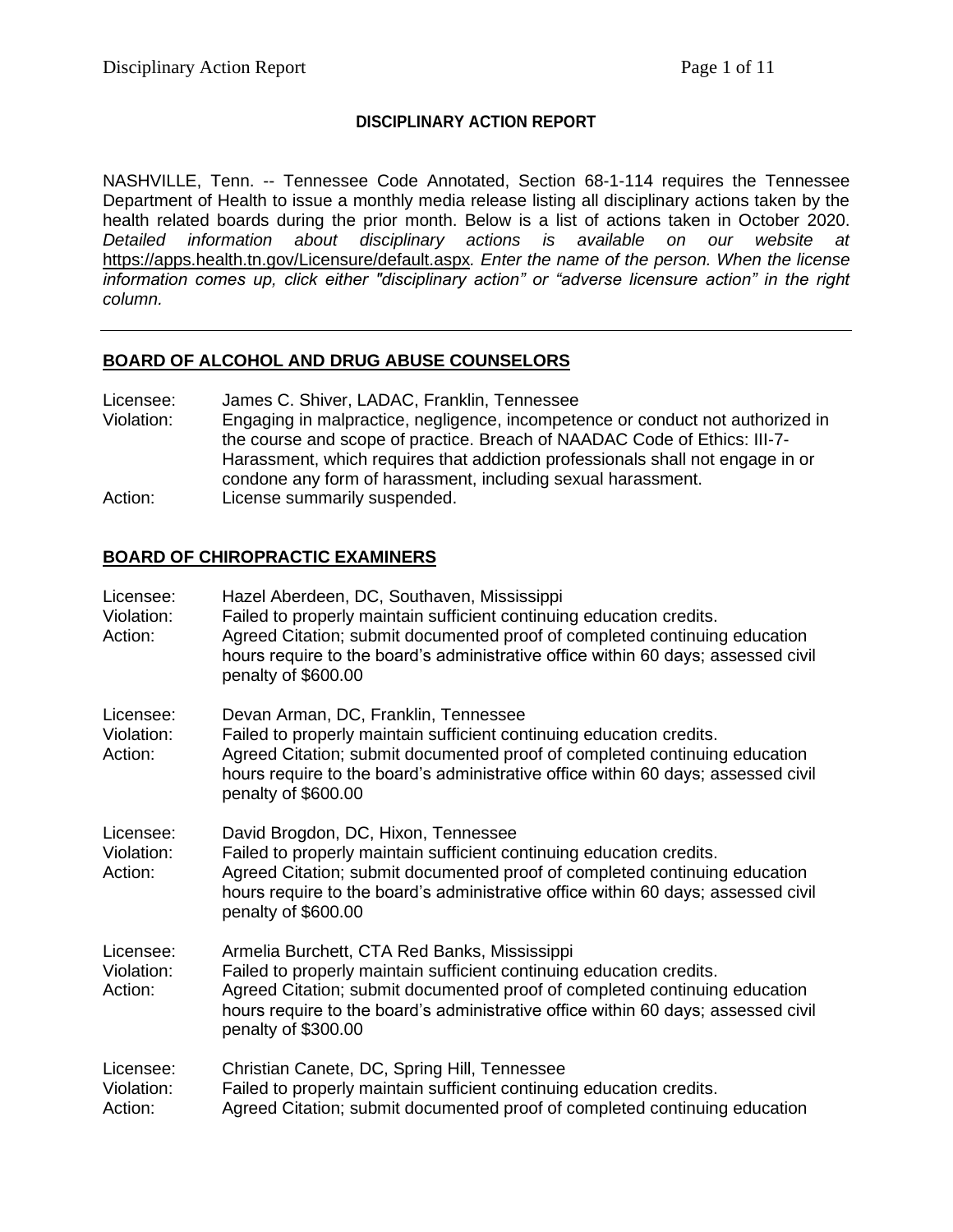|                                    | hours require to the board's administrative office within 60 days; assessed civil<br>penalty of \$600.00                                                                                                                                                                                                      |
|------------------------------------|---------------------------------------------------------------------------------------------------------------------------------------------------------------------------------------------------------------------------------------------------------------------------------------------------------------|
| Licensee:<br>Violation:<br>Action: | Kristi Couch, CTA, Vonore, Tennessee<br>Failed to properly maintain sufficient continuing education credits.<br>Agreed Citation; submit documented proof of completed continuing education<br>hours require to the board's administrative office within 60 days; assessed civil<br>penalty of \$300.00        |
| Licensee:<br>Violation:<br>Action: | Laura Crawford, CTA, Clarksville, Tennessee<br>Failed to properly maintain sufficient continuing education credits.<br>Agreed Citation; submit documented proof of completed continuing education<br>hours require to the board's administrative office within 60 days; assessed civil<br>penalty of \$300.00 |
| Licensee:<br>Violation:<br>Action: | William Davis, DC, Titusville, Florida<br>Failed to properly maintain sufficient continuing education credits.<br>Agreed Citation; submit documented proof of completed continuing education<br>hours require to the board's administrative office within 60 days; assessed civil<br>penalty of \$600.00      |
| Licensee:<br>Violation:<br>Action: | Jesse Dean, III, DC, Milan, Tennessee<br>Failed to properly maintain sufficient continuing education credits.<br>Agreed Citation; submit documented proof of completed continuing education<br>hours require to the board's administrative office within 60 days; assessed civil<br>penalty of \$600.00       |
| Licensee:<br>Violation:<br>Action: | Justin Dearing, DC, Franklin, Tennessee<br>Failed to properly maintain sufficient continuing education credits.<br>Agreed Citation; submit documented proof of completed continuing education<br>hours require to the board's administrative office within 60 days; assessed civil<br>penalty of \$600.00     |
| Licensee:<br>Violation:<br>Action: | Peggy Fabozzi, CTA, Jonesborough, Tennessee<br>Failed to properly maintain sufficient continuing education credits.<br>Agreed Citation; submit documented proof of completed continuing education<br>hours require to the board's administrative office within 60 days; assessed civil<br>penalty of \$300.00 |
| Licensee:<br>Violation:<br>Action: | Daniel Giammo, DC, Seymour, Tennessee<br>Failed to properly maintain sufficient continuing education credits.<br>Agreed Citation; submit documented proof of completed continuing education<br>hours require to the board's administrative office within 60 days; assessed civil<br>penalty of \$600.00       |
| Licensee:<br>Violation:<br>Action: | Rai'an Harris, DC Chattanooga, Tennessee<br>Failed to properly maintain sufficient continuing education credits.<br>Agreed Citation; submit documented proof of completed continuing education<br>hours require to the board's administrative office within 60 days; assessed civil<br>penalty of \$600.00    |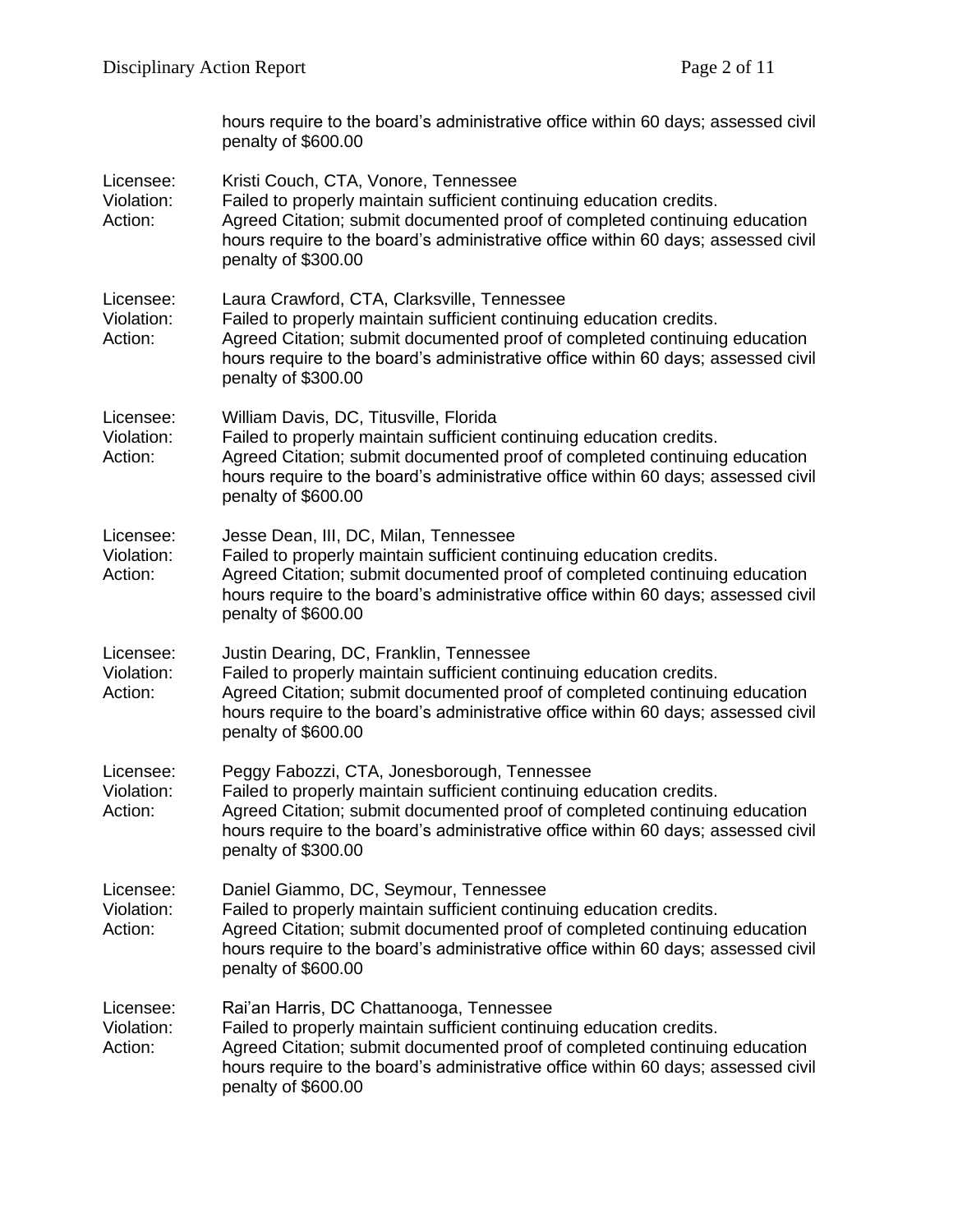| Licensee:<br>Violation:<br>Action: | Karen Johnson, DC, Estill Sprints, Tennessee<br>Failed to properly maintain sufficient continuing education credits.<br>Agreed Citation; submit documented proof of completed continuing education<br>hours require to the board's administrative office within 60 days; assessed civil<br>penalty of \$600.00    |
|------------------------------------|-------------------------------------------------------------------------------------------------------------------------------------------------------------------------------------------------------------------------------------------------------------------------------------------------------------------|
| Licensee:<br>Violation:<br>Action: | Jonathan Madill, DC, Johnson City, Tennessee<br>Failed to properly maintain sufficient continuing education credits.<br>Agreed Citation; submit documented proof of completed continuing education<br>hours require to the board's administrative office within 60 days; assessed civil<br>penalty of \$600.00    |
| Licensee:<br>Violation:<br>Action: | Charles McDill, DC, Lookout Mountain, Tennessee<br>Failed to properly maintain sufficient continuing education credits.<br>Agreed Citation; submit documented proof of completed continuing education<br>hours require to the board's administrative office within 60 days; assessed civil<br>penalty of \$600.00 |
| Licensee:<br>Violation:<br>Action: | Latoia McGowan, DC, Houston, Texas<br>Failed to properly maintain sufficient continuing education credits.<br>Agreed Citation; submit documented proof of completed continuing education<br>hours require to the board's administrative office within 60 days; assessed civil<br>penalty of \$600.00              |
| Licensee:<br>Violation:<br>Action: | William Moroney, DC, Nashville, Tennessee<br>Failed to properly maintain sufficient continuing education credits.<br>Agreed Citation; submit documented proof of completed continuing education<br>hours require to the board's administrative office within 60 days; assessed civil<br>penalty of \$600.00       |
| Licensee:<br>Violation:<br>Action: | Tonette Leigh Newton, CTA, Leoma, Tennessee<br>Failed to properly maintain sufficient continuing education credits.<br>Agreed Citation; submit documented proof of completed continuing education<br>hours require to the board's administrative office within 60 days; assessed civil<br>penalty of \$300.00     |
| Licensee:<br>Violation:<br>Action: | Jennie Nguyen, DC, Memphis, Tennessee<br>Failed to properly maintain sufficient continuing education credits.<br>Agreed Citation; submit documented proof of completed continuing education<br>hours require to the board's administrative office within 60 days; assessed civil<br>penalty of \$600.00           |
| Licensee:<br>Violation:<br>Action: | Neda Nore, DC, Lilburn, Georgia<br>Failed to properly maintain sufficient continuing education credits.<br>Agreed Citation; submit documented proof of completed continuing education<br>hours require to the board's administrative office within 60 days; assessed civil<br>penalty of \$600.00                 |
| Licensee:<br>Violation:<br>Action: | John Olsen, DC, Nashville, Tennessee<br>Failed to properly maintain sufficient continuing education credits.<br>Agreed Citation; submit documented proof of completed continuing education                                                                                                                        |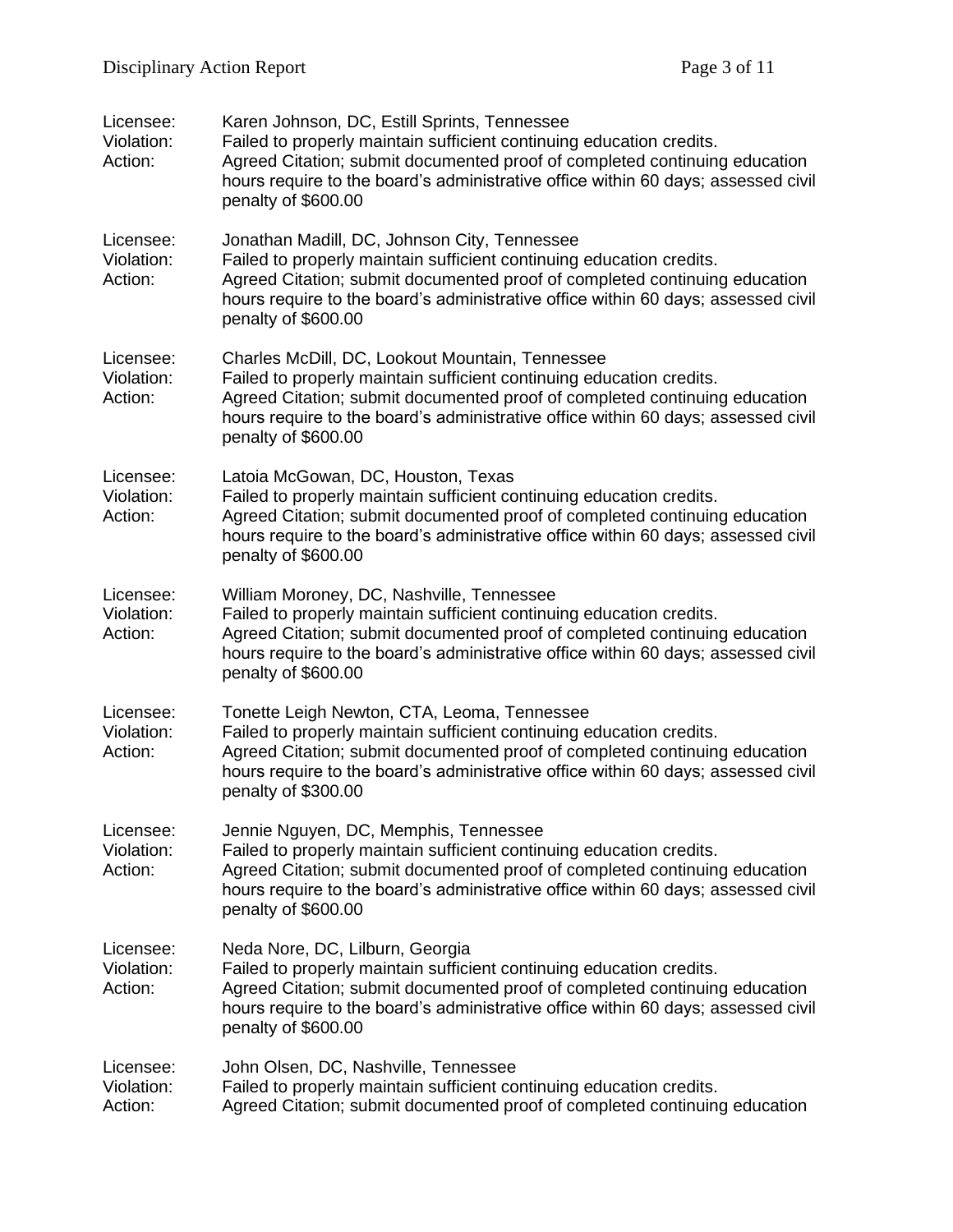|                                    | hours require to the board's administrative office within 60 days; assessed civil<br>penalty of \$600.00                                                                                                                                                                                                       |
|------------------------------------|----------------------------------------------------------------------------------------------------------------------------------------------------------------------------------------------------------------------------------------------------------------------------------------------------------------|
| Licensee:<br>Violation:<br>Action: | Christi Osborne, DC, Chattanooga, Tennessee<br>Failed to properly maintain sufficient continuing education credits.<br>Agreed Citation; submit documented proof of completed continuing education<br>hours require to the board's administrative office within 60 days; assessed civil<br>penalty of \$600.00  |
| Licensee:<br>Violation:<br>Action: | Christopher Richards, DC, Florence, Kentucky<br>Failed to properly maintain sufficient continuing education credits.<br>Agreed Citation; submit documented proof of completed continuing education<br>hours require to the board's administrative office within 60 days; assessed civil<br>penalty of \$600.00 |
| Licensee:<br>Violation:<br>Action: | Kylie Sharp, DC, Niceville, Florida<br>Failed to properly maintain sufficient continuing education credits.<br>Agreed Citation; submit documented proof of completed continuing education<br>hours require to the board's administrative office within 60 days; assessed civil<br>penalty of \$600.00          |
| Licensee:<br>Violation:<br>Action: | Sharon Stroup, CTA, Dyersburg, Tennessee<br>Failed to properly maintain sufficient continuing education credits.<br>Agreed Citation; submit documented proof of completed continuing education<br>hours require to the board's administrative office within 60 days; assessed civil<br>penalty of \$300.00     |
| Licensee:<br>Violation:<br>Action: | Ben Sweeney, DC, Franklin, Tennessee<br>Failed to properly maintain sufficient continuing education credits.<br>Agreed Citation; submit documented proof of completed continuing education<br>hours require to the board's administrative office within 60 days; assessed civil<br>penalty of \$600.00         |
| Licensee:<br>Violation:<br>Action: | Jessica Taylor, DC, Chattanooga, Tennessee<br>Failed to properly maintain sufficient continuing education credits.<br>Agreed Citation; submit documented proof of completed continuing education<br>hours require to the board's administrative office within 60 days; assessed civil<br>penalty of \$600.00   |
| Licensee:<br>Violation:<br>Action: | John C.B. Wall, DC, Snellville, Georgia<br>Failed to properly maintain sufficient continuing education credits.<br>Agreed Citation; submit documented proof of completed continuing education<br>hours require to the board's administrative office within 60 days; assessed civil<br>penalty of \$600.00      |
| Licensee:<br>Violation:<br>Action: | Charley F. Ward, DC, Johnson City, Tennessee<br>Failed to properly maintain sufficient continuing education credits.<br>Agreed Citation; submit documented proof of completed continuing education<br>hours require to the board's administrative office within 60 days; assessed civil<br>penalty of \$600.00 |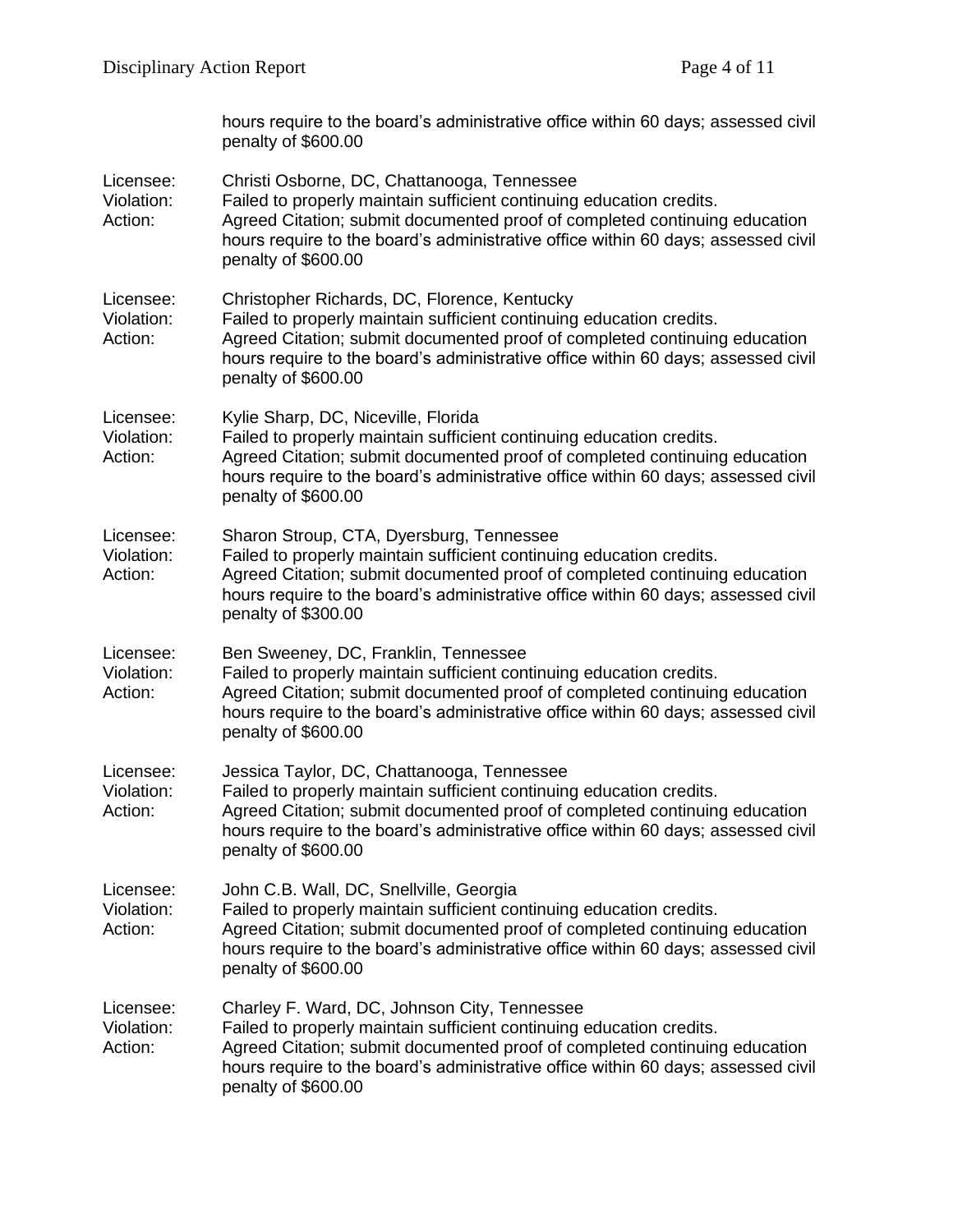| Licensee:  | Steven Lee Woods, DC, Henagar, Alabama                                            |
|------------|-----------------------------------------------------------------------------------|
| Violation: | Failed to properly maintain sufficient continuing education credits.              |
| Action:    | Agreed Citation; submit documented proof of completed continuing education        |
|            | hours require to the board's administrative office within 60 days; assessed civil |
|            | penalty of \$600.00                                                               |

# **BOARD OF DENTISTRY**

| Licensee:<br>Violation:<br>Action: | Adam Winston Cottrill, DDS, Brentwood, Tennessee<br>Disciplinary action in another state for acts or omissions that would constitute<br>grounds for disciplinary action in this state.<br>License reprimanded, assessed the costs of prosecuting this case.                                                                               |
|------------------------------------|-------------------------------------------------------------------------------------------------------------------------------------------------------------------------------------------------------------------------------------------------------------------------------------------------------------------------------------------|
| Licensee:<br>Violation:<br>Action: | Sara Renee Johnson, RDA, Corryton, Tennessee<br>Failed to timely renew license and performed duties of a dental assistant on a<br>lapsed license.<br>License reprimanded, assessed civil penalty of \$1,500.00 plus the costs of<br>prosecuting this case.                                                                                |
| Licensee:<br>Violation:<br>Action: | Robert Jordan, DDS, Knoxville, Tennessee<br>Failed to properly maintain sufficient continuing education credits Failed to<br>provide proof of ACLS (advanced cardiac life support) certification.<br>License reprimanded; assessed civil penalty of \$1,400.00 plus the costs of the<br>prosecution of this case.                         |
| Licensee:<br>Violation:<br>Action: | John W. Kinney, DDS, Clarksville, Tennessee<br>Failed to provide sufficient notice to patients of retirement.<br>License reprimanded; assessed civil penalty of \$500.00 plus the costs of the<br>prosecution of this case.                                                                                                               |
| Licensee:<br>Violation:<br>Action: | Tammy Jean Kussman, DDS, Brentwood, Tennessee<br>Failed to timely renew license and performed duties of a dentist on a lapsed<br>license. Guilty of permitting a dental assistant to perform services on a lapsed<br>registration.<br>License reprimanded, assessed civil penalty of \$800.00 plus the costs of<br>prosecuting this case. |
| Licensee:<br>Violation:<br>Action: | Amanda Legros Morrow, RDA, Old Hickory, Tennessee<br>Failed to timely renew license and performed duties of a dental assistant on a<br>lapsed license.<br>License reprimanded, assessed civil penalty of \$2,400.00 plus the costs of<br>prosecuting this case.                                                                           |
| Licensee:<br>Violation:<br>Action: | James Pickering, DDS, Knoxville, Tennessee<br>Guilty of permitting a dental assistant to perform services on a lapsed license<br>License reprimanded, assessed civil penalty of \$500.00 plus the costs of<br>prosecuting this case.                                                                                                      |
| Licensee:<br>Violation:            | Buffy Storm, DDS, Murfreesboro, Tennessee<br>Guilty of permitting a dental assistant to perform services on a lapsed                                                                                                                                                                                                                      |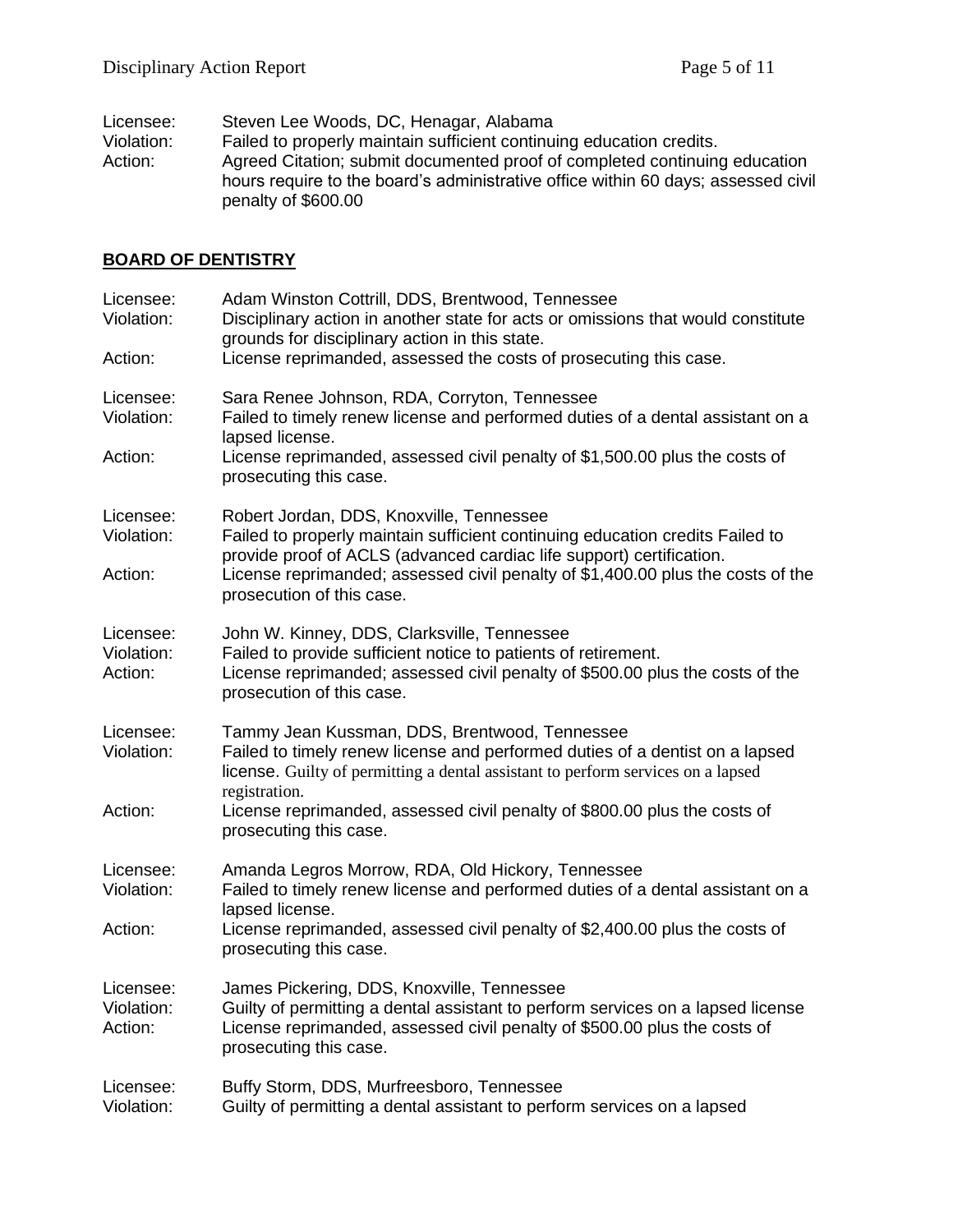| Action:                 | registration<br>License reprimanded, assessed civil penalty of \$800.00 plus the costs of<br>prosecuting this case.                                                                                                                 |
|-------------------------|-------------------------------------------------------------------------------------------------------------------------------------------------------------------------------------------------------------------------------------|
| Licensee:<br>Violation: | Keith Taylor, DDS, Jackson, Tennessee<br>Failed to properly maintain sufficient continuing education credits for conscious<br>sedation. Failed to obtain continuing education credits to maintain the conscious<br>sedation permit. |
| Action:                 | License reprimanded, assessed civil penalty of \$400.00 plus the costs of<br>prosecuting this case.                                                                                                                                 |
| Licensee:               | Keri Gilbert Thompson, RDA, LaVergne, Tennessee                                                                                                                                                                                     |
| Violation:              | Guilty of permitting a dental assistant to perform services on a lapsed<br>registration.                                                                                                                                            |
| Action:                 | License reprimanded, must make up 24 hours of continuing education hours;<br>assessed civil penalty of \$150.00 plus the costs of prosecuting this case.                                                                            |

## **BOARD OF EMERGENCY MEDICAL SERVICES**

Licensee: Nicole Gianna Cartwright, AEMT, Ooltewah, Tennessee

Violation: Guilty of making false or materially incorrect or inconsistent entries in patient records or in the records of ambulance service. Failure to report patient care which accurately reflects the evaluation and treatment of patient. Engaging in acts of dishonesty which relate to the practice of emergency medical care. Action: License voluntarily surrendered

#### *\*Late submission from September, 2020*

- Licensee: April M. Cullers, Paramedic, Cordova, Tennessee
- Violation: Guilty of violation of a criminal statute of any state which involves moral turpitude or reflects upon the person's ability to fulfill such person's responsibilities. Guilty of habitual intoxication or personal misuse of drugs or the use of intoxicating liquors, narcotics, controlled substances, controlled substance analogues or other drugs or stimulants in such manner as to adversely affect the delivery, performance or activities in the care of the patients requiring medical care.
- Action: License revoked; revocation stayed and license placed on suspension until an evaluation by TnPAP has been completed; once a monitoring contract is signed the suspension shall be stayed and the license will be placed on probation to run no less than 3 years.

#### *\*Late submission from September, 2020*

Licensee: Justin Adam Roberson, Paramedic, Dunlap, Tennessee

Violation: Failure to report patient care which accurately reflects the evaluation and treatment of patient; failing to take appropriate action in safeguarding the patient from incompetent health care practices of emergency medical services personnel. Action: License reprimanded

#### *\*Late submission from September, 2020*

Licensee: Anthony Daniel Sipes, AEMT, Henry, Tennessee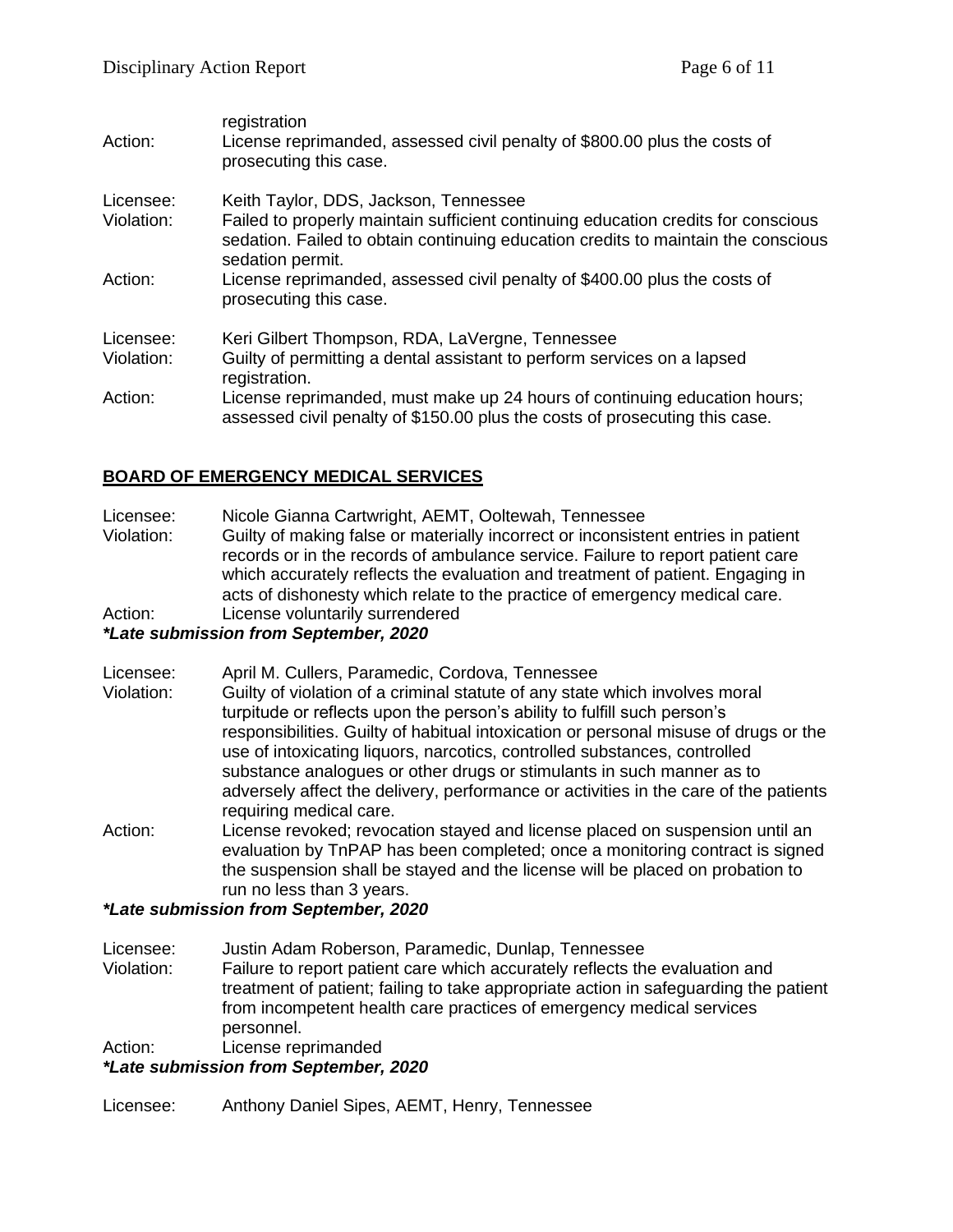- Violation: Guilty of performing or attempting emergency care techniques or procedures without proper permission, license, certification, training, medical direction, or otherwise engaging in unethical practices or conduct.
- Action: License suspended for 180 days; complete 8 hours of ethics training and must instruct 8 hours of ethics training; license then to be placed on probation for a period of 3 years.

## *\*Late submission from September, 2020*

- Licensee: Brandi Marie Sykes, Paramedic, Chattanooga, Tennessee
- Violation: Guilty of performing emergency care runs on a lapsed license; failing to report patient care which accurately reflects the evaluation and treatment of each patient.
- Action: License suspended until Tennessee Professional Assistance Program (TnPAP) evaluation then suspension shall be stayed and license to be placed on probation to run concurrent with a monitoring agreement but no less than 3 years; complete 4 hours of ethics training and 4 hours of medical-legal training

*\*Late submission from September, 2020*

## **BOARD OF LICENSING HEALTHCARE FACILITIES**

- Licensee: Legacy Assisted Living and Memory Care, ACLF, Memphis, Tennessee
- Violation: The facts stated in paragraphs 1-21 are sufficient to establish that Respondent has violated the provisions of TCA Sec. 68-11-207(a)(3) and (c), which indicate that the Board may suspend or revoke the license issued under this part based on any of the following grounds: (a)(3) Conduct or practice found by the board to be detrimental to the welfare of the patients in such institutions. (c) In imposing the sanctions authorized in this section, the Board may consider all factors that it deems relevant, including, but not limited to, the following: (1) The degree of sanctions necessary to ensure immediate and continued compliance; (2) The character and degree of impact of the violation on the health, safety and welfare of the patients in the facility; (3) The conduct of the facility against whom the notice of violation is issued in taking all feasible steps or procedures necessary or appropriate to comply or correct the violation; and (4) Any prior violations by the facility of the statutes, regulations or orders of the Board.
- Action: The Board for Licensing for Health Care Facilities hereby lifts the Stayed Summary Suspension of Respondent's license. Respondent's license is placed on inactive status for a period of one calendar year. If Respondent wishes to extend the period of inactive status beyond one calendar year, Respondent must petition the Board to extend its inactive status at a regularly scheduled Board meeting. Respondent agrees to dismiss its action in the Shelby County Chancery Court against the Board for Licensing Health Care Facilities.

## **BOARD OF MEDICAL EXAMINERS**

Licensee: William Doebler, MD, Bonita Springs, Florida Violation: Pursuant to past criminal history. Action: Conditional License granted; obtain and maintain advocacy of Tennessee Medical Foundation for 3 years

*\*Late submission from September, 2020*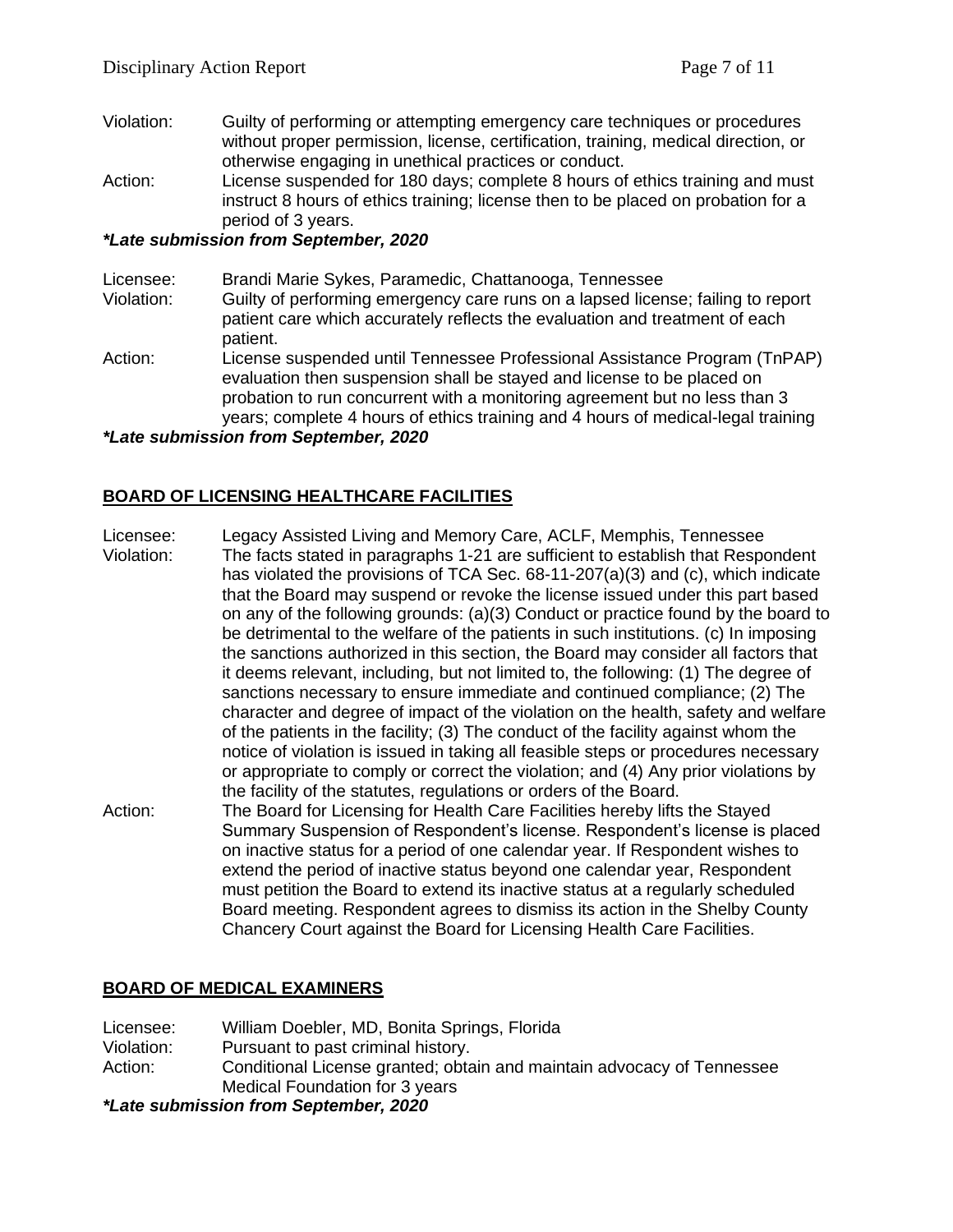Licensee: Mallory Elaine Durham, AMDX, Flat Rock, Alabama

Violation: Failed to properly maintain sufficient continuing education credits. Action: Agreed Citation; obtain 2 hours of continuing education within 180 days plus 10

penalty hours within 2 years; assessed civil penalty of \$40.00

#### *\*Late submission from September 2020*

| Licensee:<br>Violation: | Sherry Hill, MD, Asheville, North Carolina<br>Guilty of unprofessional, dishonorable or unethical conduct, for practicing<br>medicine while under the influence of drugs or alcohol and practiced while<br>mentally or physically unable to do so safely. |
|-------------------------|-----------------------------------------------------------------------------------------------------------------------------------------------------------------------------------------------------------------------------------------------------------|
| Action:                 | License summarily suspended                                                                                                                                                                                                                               |
| Licensee:               | Julie Melissa McKinney, AMDX, Harrison, Tennessee                                                                                                                                                                                                         |
| Violation:              | Failed to properly maintain sufficient continuing education credits.                                                                                                                                                                                      |
| Action:                 | Agreed Citation; obtain 2 hours of continuing education within 180 days plus 10                                                                                                                                                                           |

penalty hours within 2 years; assessed civil penalty of \$40.00

#### *\*Late submission from September 2020*

| Licensee:  | Kayur V. Patel, MD, Greenville, South Carolina                                                                   |
|------------|------------------------------------------------------------------------------------------------------------------|
| Violation: | Failure to perform supervisory duties as a supervisory physician of at least 2                                   |
|            | Advanced Practice Registered Nurses and visit remote sites at least once every<br>thirty days.                   |
| Action:    | License reprimanded; assessed civil penalty of \$1,000.00 plus the reasonable<br>costs of prosecuting this case. |

#### *\*Late submission from September, 2020*

| Licensee:  | Megan C. Rogers, AMDX, Jonesboro, Arkansas                                      |
|------------|---------------------------------------------------------------------------------|
| Violation: | Failure to properly maintain sufficient continuing education credits            |
| Action:    | Agreed Citation; submit proof of completion of 2 hours of continuing education  |
|            | hours within 180 days; obtain 10 penalty hours of continuing education within 2 |
|            | years; assessed civil penalty of \$40.00.                                       |
|            | *Late automianian frame Cantamber 0000                                          |

#### *\*Late submission from September, 2020*

| Licensee:  | Julie Stinson-Reynolds, MD, Nashville, Tennessee                                |
|------------|---------------------------------------------------------------------------------|
| Violation: | Failure to properly maintain sufficient continuing education credits            |
| Action:    | Agreed Citation; submit proof of completion of 40 hours of continuing education |
|            | hours within 180 days; obtain 10 penalty hours of continuing education within 2 |
|            | years; assessed civil penalty of \$4,000.00.                                    |

## *\*Late submission from September, 2020*

- Licensee: Kierra Lynne Thompson, MDXL, Memphis, Tennessee
- Violation: Failure to properly maintain sufficient continuing education credits Action: Agreed Citation; submit proof of completion of 20 hours of continuing education hours within 180 days; obtain 10 penalty hours of continuing education within 2 years; assessed civil penalty of \$400.00.

*\*Late submission from September, 2020*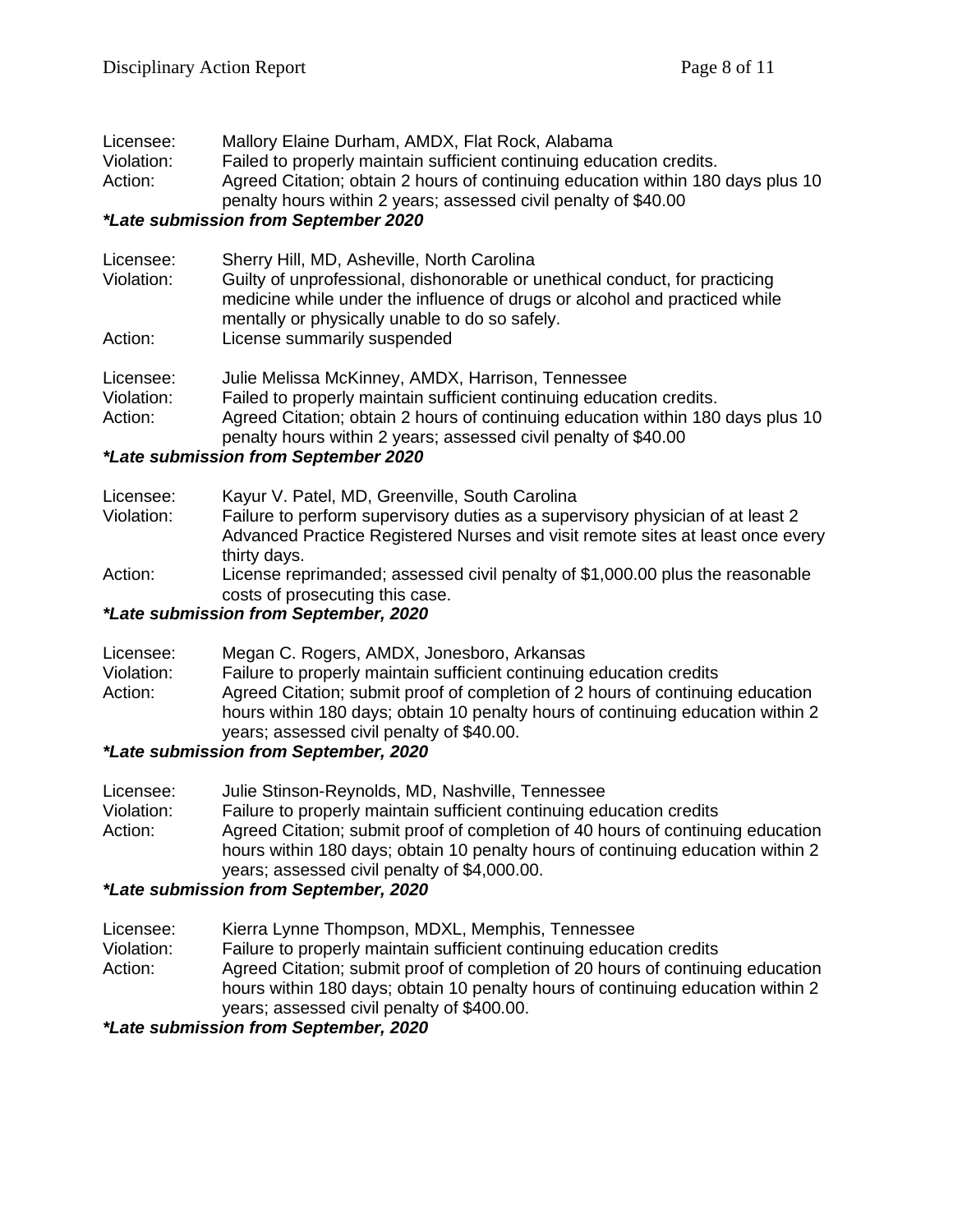#### **BOARD OF MEDICAL EXAMINERS' ADVISORY COMMITTEE FOR ACUPUNCTURE**

Licensee: James Brian Forsythe, L.Ac, Violation: Failure to properly maintain sufficient continuing education credits Action: Agreed Citation; submit proof of completion of 6 hours of continuing education hours within 180 days; obtain 10 penalty hours of continuing education within 2 years; assessed civil penalty of \$120.00.

*\*Late submission from September, 2020*

#### **BOARD OF MEDICAL EXAMINERS' COMMITTEE ON PHYSICIAN ASSISTANTS**

| Licensee:<br>Violation:<br>Action: | Edward Friedman, PA, Roswell, Georgia<br>Failure to properly maintain sufficient continuing education credits<br>Agreed Citation; submit proof of completion of 2 hours of continuing education<br>hours within 180 days; obtain 10 penalty hours of continuing education within 2<br>years; assessed civil penalty of \$40.00.               |
|------------------------------------|-----------------------------------------------------------------------------------------------------------------------------------------------------------------------------------------------------------------------------------------------------------------------------------------------------------------------------------------------|
| Licensee:<br>Violation:<br>Action: | Megan Elizabeth Huddleston, PA, Monterey, Tennessee<br>Failure to properly maintain sufficient continuing education credits<br>Agreed Citation; submit proof of completion of 2 hours of continuing education<br>hours within 180 days; obtain 10 penalty hours of continuing education within 2<br>years; assessed civil penalty of \$40.00. |
| Licensee:<br>Violation:<br>Action: | Wayne Joseph Ladner, PA, Memphis, Tennessee<br>Failure to properly maintain sufficient continuing education credits<br>Agreed Citation; submit proof of completion of 13 hours of continuing education<br>hours within 180 days; obtain 10 penalty hours of continuing education within 2<br>years; assessed civil penalty of \$260.00.       |
| Licensee:<br>Violation:<br>Action: | Richard Evan Swift, PA, Memphis, Tennessee<br>Failure to properly maintain sufficient continuing education credits<br>Agreed Citation; submit proof of completion of 2 hours of continuing education<br>hours within 180 days; obtain 10 penalty hours of continuing education within 2<br>years; assessed civil penalty of \$40.00.          |

## **BOARD OF OCCUPATIONAL THERAPY**

Licensee: Harley K. Lambert, OTA, Jamestown, Tennessee Violation: Guilty of unprofessional, dishonorable or unethical conduct by failing to comply with previous Board Order. Violation or attempted violation, directly or indirectly, or assisting in or abetting the violation of, or conspiring to violate, any provision of…any lawful order of the board issued pursuant thereto or any criminal statute of the State of Tennessee. Violating the code of ethics adopted by the board. Any other unprofessional or unethical conduct that may be specified by the rules duly published and promulgated by the board or the violation of any provision Action: License revoked; assessed the reasonable costs of prosecuting this case.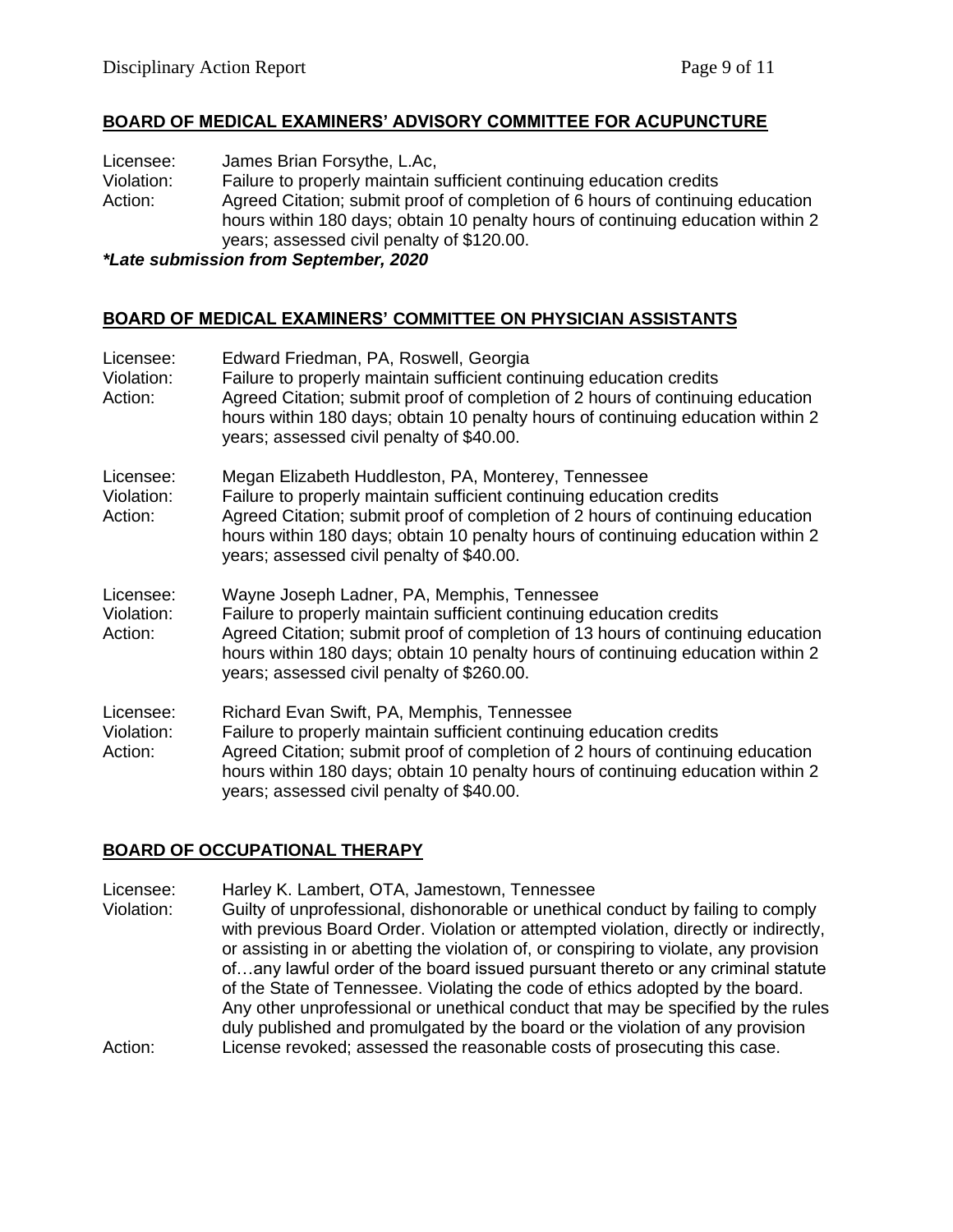#### **BOARD OF PHARMACY**

Licensee: Scott A. Aubuchon, D.PH, Paris, Tennessee Violation: Guilty of drug diversion. It is unlawful for any person, firm or corporation to possess, sell, barter or give away any drug known as legend drugs, as defined in Sec. 53-10-101, except upon the written prescription of a duly licensed physician, certified physician's assistant, nurse authorized pursuant to Sec. 63- 6-204 or Sec. 63-9-113, who is rendering service under the supervision, control and responsibility of a licensed physician, and who meets the requirements pursuant to Sec. 63-7-123, a dentist, an optometrist authorized pursuant to Sec. 63-8-102(12), or a veterinarian, and compounded or dispensed by a duly registered pharmacist. It is unlawful for any person, firm or corporation to obtain or attempt to obtain a legend drug, or to procure to attempt to procure the administration of a legend drug, by fraud, deceit, misrepresentation, subterfuge, forgery, alteration of a prescription, by the concealment of a material fact, or by the use of a false name or address. It is unlawful for any person knowingly or intentionally to acquire or obtain, or attempt to acquire or attempt to obtain, possession of a controlled substance by misrepresentation, fraud, forgery, deception or subterfuge. Action: License placed on probation for one year and is prohibited from prescribing any

prescriptions for himself or immediate family and from accepting and recording any verbal prescription order.

*\*Corrected from September, 2020*

#### **ABUSE REGISTRY**

| Name:       | Meghan Barnes            |
|-------------|--------------------------|
| Abuse:      | Theft/Misappropriation   |
| Profession: | <b>Not Provided</b>      |
| Name:       | Tabitha Blocker          |
| Abuse:      | Exploitation             |
| Profession: | Caregiver                |
| Name:       | Wanda Jean Brumley       |
| Abuse:      | Neglect                  |
| Profession: | CNA (revoked)            |
| Name:       | <b>Patricia Chambers</b> |
| Abuse:      | Neglect                  |
| Profession: | Caregiver                |
| Name:       | Tara Nicole Clark        |
| Abuse:      | Exploitation             |
| Profession: | CNA (Revoked)            |
| Name:       | <b>Mildred Gardner</b>   |
| Abuse:      | Theft/Misappropriation   |
| Profession: | CNA (revoked)            |